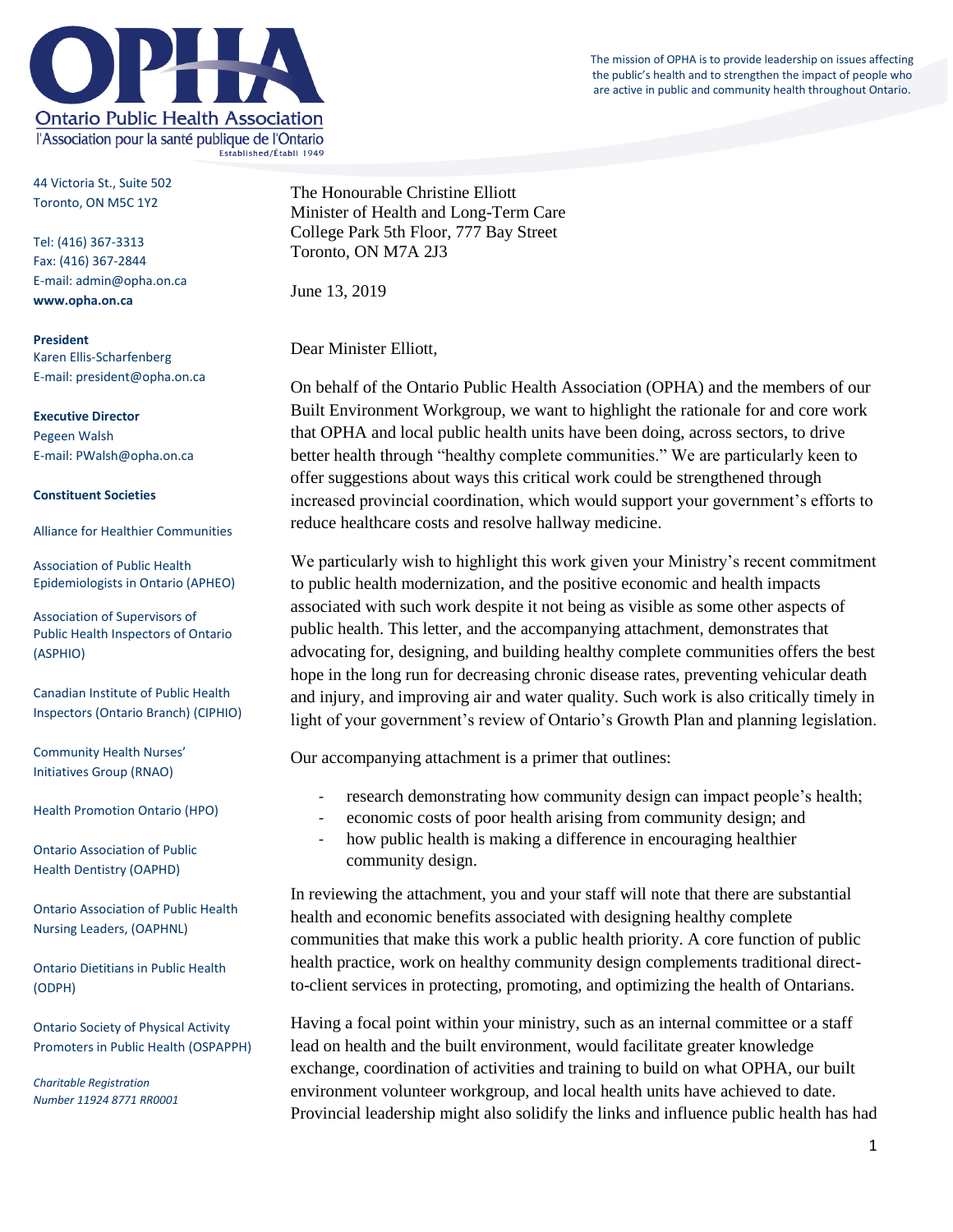with ministries such as Municipal Affairs and Housing and Ontario's Growth Secretariat.

Given this, we would be pleased to meet with members of your team and the ministry to further explore how we might work together and provide additional examples of how this important public health work will help your Ministry achieve its goals of promoting health and reducing hallway medicine in Ontario.

Thank you for your consideration.

P. Wash

Pegeen Walsh

C.c. Dr. David Williams, Ontario's Chief Medical Officer of Health

### *More about the Ontario Public Health Association*

*We are a member-based charity that has been advancing the public health agenda since 1949. OPHA provides leadership on issues affecting the public's health and strengthens the impact of those who are active in public and community health throughout Ontario. OPHA does this through a variety of means including promoting public dialogue and education on healthy public policy, capacity building, research and knowledge exchange. Our membership brings together many different disciplines and sectors working together to achieve our shared vision of optimal health for all.*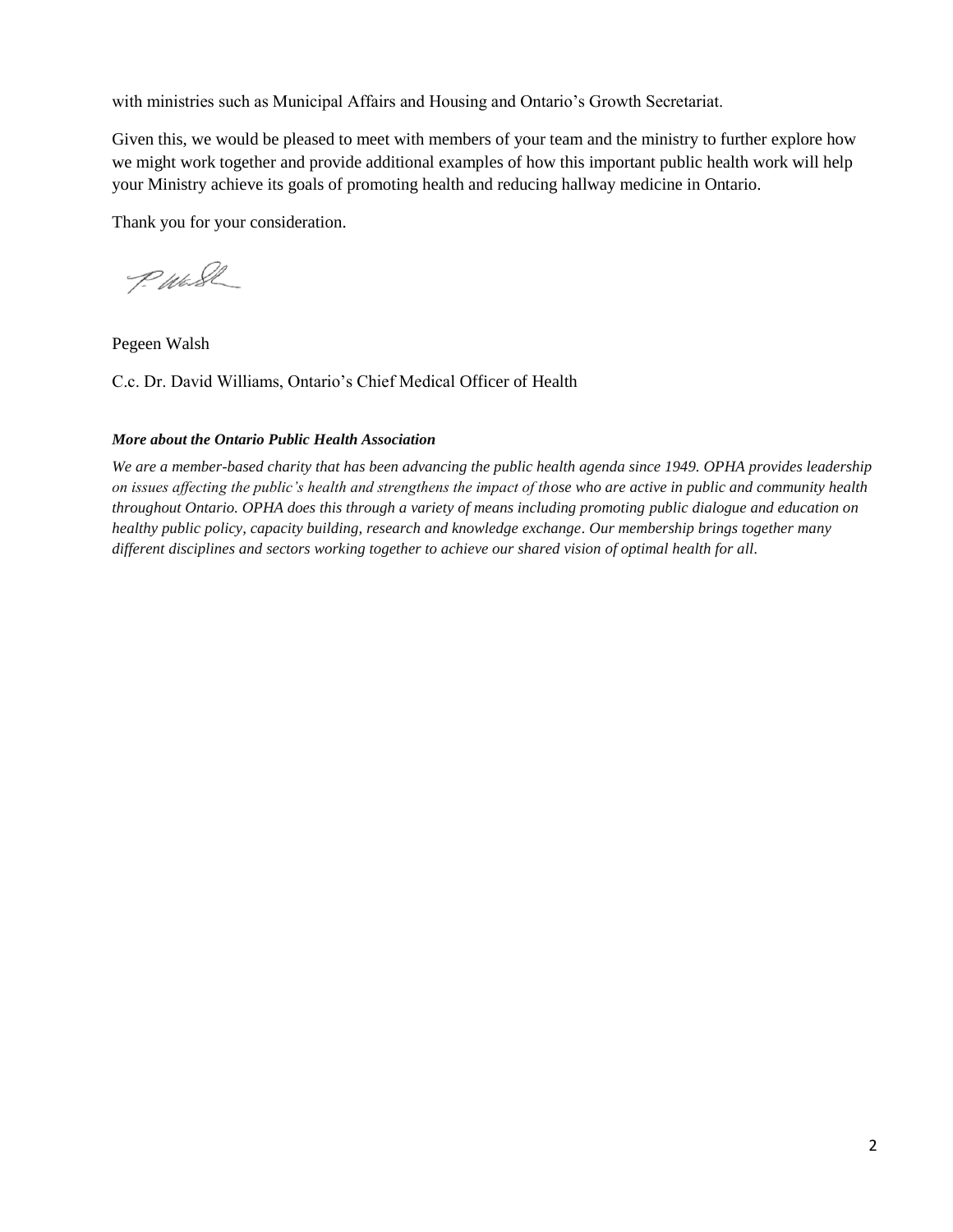# **Appendix A**

## **A Primer on Healthy Complete Communities**

### **Changing the built environment is a cost-effective way to promote community wellness:**

Insufficient physical activity is considered to be responsible for more than half of the \$4.9 billions of attributable health care costs resulting from Ontarians unhealthy behaviours. Changing the built environment is a cost-effective way to promote community wellness, through fostering physical activity, increasing community cohesion, encouraging healthy diets and promoting mental wellness. As quoted in the 2017 Ontario Chief Medical Officer of Health Report, it is unreasonable to expect large proportions of the population to make individual behaviour changes when they are discouraged by existing environment and social norms.

### **Preventable Diseases are Driving Health Care Costs:**

Chronic diseases, such as heart disease and diabetes, remain leading causes of death and poor health in Ontario and Canada. For example, from 2011–2012, the overall attributable healthcare costs for cases of diabetes in Ontario was \$292million. The injury and death from motor vehicle crashes similarly represent the leading cause of premature death and disability among young adults aged 16-25. Poor air quality continues to be associated with chronic respiratory illness and longer-term outcomes like cardiovascular disease, while longer, more stressful commutes affect the mental health and well-being of many and robbing them of time with their families at home.

### **We've engineered physical activity out of our lives and it's costing us:**

At the heart of many of these critical health issues is community design. Having engineered physical activity and active transportation options out of our lives has directly contributed to the growth of chronic disease and mental illness that we observe in contemporary society. Similarly, the pre-eminence of the car in many communities means many have no choice but to drive, resulting in emissions that worsen air quality and contribute to climate change. When people do drive, many do so distracted, too quickly, and while tired, which results in death and injury on the roads.

Public health, together with many partners who work on healthy built environments, recognize that many health issues require a comprehensive approach in order to turn the tide. Unfortunately, our current focus on frontline trauma services or diabetes clinics does not address the reasons why people become injured or develop chronic illness. In the long run, it is changing and shaping our communities towards becoming more health promoting that will ultimately reverse the negative health impacts that affect Ontarians, every day and over a lifetime. Health derives very much from how and where we live, and access to healthcare services is only one part of what keeps Ontarians well.

The economic impacts of poor health arising from community design cannot be understated. A 2014 report by Medical Officers of Health in the Greater Toronto and Hamilton Area identified a cost of nearly \$4 billion in direct and indirect health costs associated with physical inactivity, obesity, and diabetes, which in particular was singled out as an "economic tsunami." That same report identified that the cost did not account for the costs of the other health outcomes associated with poor community design.